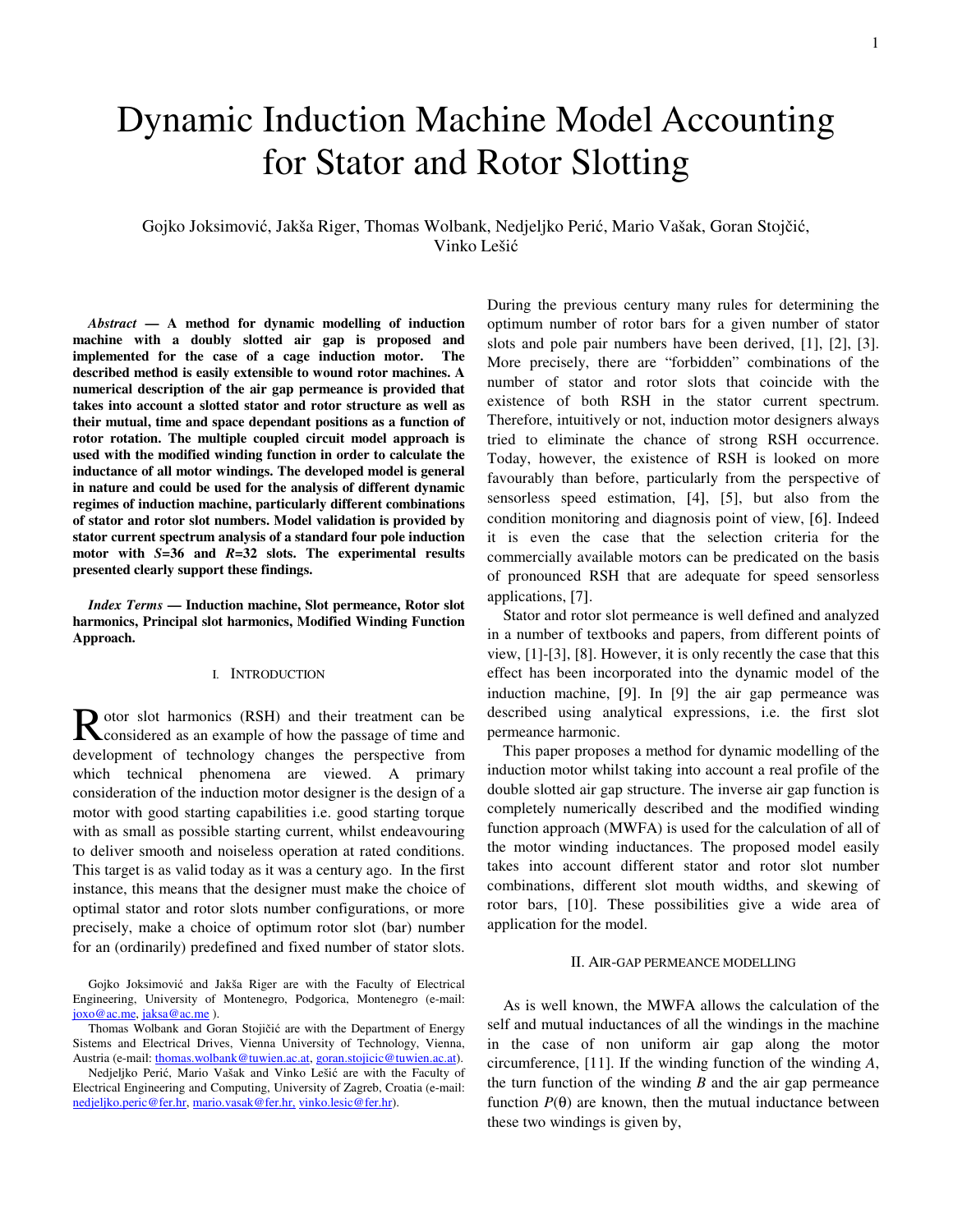$$
L_{AB} = \mu_0 r l \int_0^{2\pi} P(\theta) N_A(\theta_A) n_B(\theta_B) d\theta
$$
 (1)

where *r* is the average radius of the air gap, *l* is the length of the stack and  $\theta$  is the angular position of the rotor with respect to a stator reference (the mechanical angle). The mechanical angles  $\theta_A$  and  $\theta_B$  represent the angular position of winding A and *B* on stator or rotor from a referent position.

As a consequence of the stator and rotor slotting, the air gap length i.e. the air gap permeance function  $P(\theta)$ , becomes a function of the rotor position.

This function can be included in (1) on the basis that the total air gap length can be observed as a sum of two air gaps that are separated by the imaginary circle placed in the middle of the air gap between the stator and rotor as shown in Fig 1.



Fig. 1. Stator slot geometry, magnetic flux density and air gap length profile. Rotor is assumed smooth.

The first air gap is the air gap seen from the stator side, which is independent of rotor position. The second air gap is the air gap seen from rotor side which rotates with the rotor. The total air gap length is the sum of these two air gaps at any instant in time. By rotating the rotor in a step-by-step fashion and integrating (1) the inductances of all the machine windings can be calculated. A linear drop of the air gap permeance i.e. a linear rise of air gap length is assumed under the slots, in accordance with the results presented in [12] for the saturated slot bridge in closed slot machines.

If it is assumed that the rotor shown in Fig 1 is smooth then the following function for the air-gap length under a single stator slot pitch could be defined as,

$$
g_{sp}(\theta_{s}) = \begin{cases} g_{s_{\max}} + \frac{0.5g_{0} - g_{s_{\max}}}{0.5(b_{ss}/r)} \theta_{s}, & 0 < \theta_{s} \le 0.5(b_{ss}/r) \\ 0.5g_{0}, & 0.5(b_{ss}/r) < \theta_{s} \le \alpha_{s} - 0.5(b_{ss}/r) \\ 0.5g_{0} + \frac{g_{s_{\max}} - 0.5g_{0}}{0.5(b_{ss}/r)} (\theta_{s} - \alpha_{s} + 0.5(b_{s}/r)), & \\ \alpha_{s} - 0.5(b_{ss}/r) < \theta_{s} \le \alpha_{s} \end{cases}
$$
(2)

where  $b_{ss}$  is the stator slot width and  $\alpha_s = 2\pi/S$  is the stator slot

pitch. The maximum value of the "stator" air-gap length is given approximately by [13],

$$
g_{s_{\max}} = \frac{2u_s}{1+u_s^2} g_0 \tag{3}
$$

and

$$
u_s = \frac{b_{ss}}{2g_0} + \sqrt{1 + \left(\frac{b_{ss}}{2g_0}\right)^2}
$$
 (4)

and the resultant air-gap length function along the stator circumference can be formed by *S* functions which define air gap length under one stator slot pitch (2) given by:

$$
g_s = \left[ \underbrace{g_{sp} \quad g_{sp} \quad g_{sp} \quad g_{sp} \quad \dots \quad g_{sp} \quad g_{sp}}_{S \text{ times}} \right] \tag{5}
$$

Similarly, assuming a smooth stator and taking into account the rotor slots, the resultant air-gap length function along the rotor circumference can be formed from *R* functions under one rotor slot pitch given by:

$$
g_r = \left[ \underbrace{g_{rr} \quad g_{rr} \quad g_{rr} \quad g_{rr} \quad \dots \quad g_{rr} \quad g_{rr}}_{R \text{ times}} \right] \tag{6}
$$

 For known air gap functions it is straightforward to define the inverse air-gap function i.e. air gap permeance function. Of course, it must be considered that the "rotor part" of the air gap rotates with the rotor. For a given rotor position, the airgap permeance function is,

$$
P(\theta) = \frac{1}{g_s + g_r} \tag{7}
$$

During the formulation of the above functions one should bear in mind that the two air gap functions should be of the same length. For example, if  $S=36$  and  $R=32$ , the  $g_s$  and  $g_r$  vectors should have 36⋅32=1152 or 2304 or 3456 entries etc.

Fig 2 shows the "stator" and "rotor" air-gap length, resultant air-gap length and the air-gap permeance function for the rotor position defined by  $\theta=0$  rad (the position where the 1<sup>st</sup> stator slot and  $1<sup>st</sup>$  rotor slot are in opposition).

## III. INDUCTANCE CALCULATION

The inductances of all windings in the machine can be calculated using the modified winding function approach as described in [11].

#### *A) Stator winding self and mutual inductances*

Stator winding inductances are calculated numerically,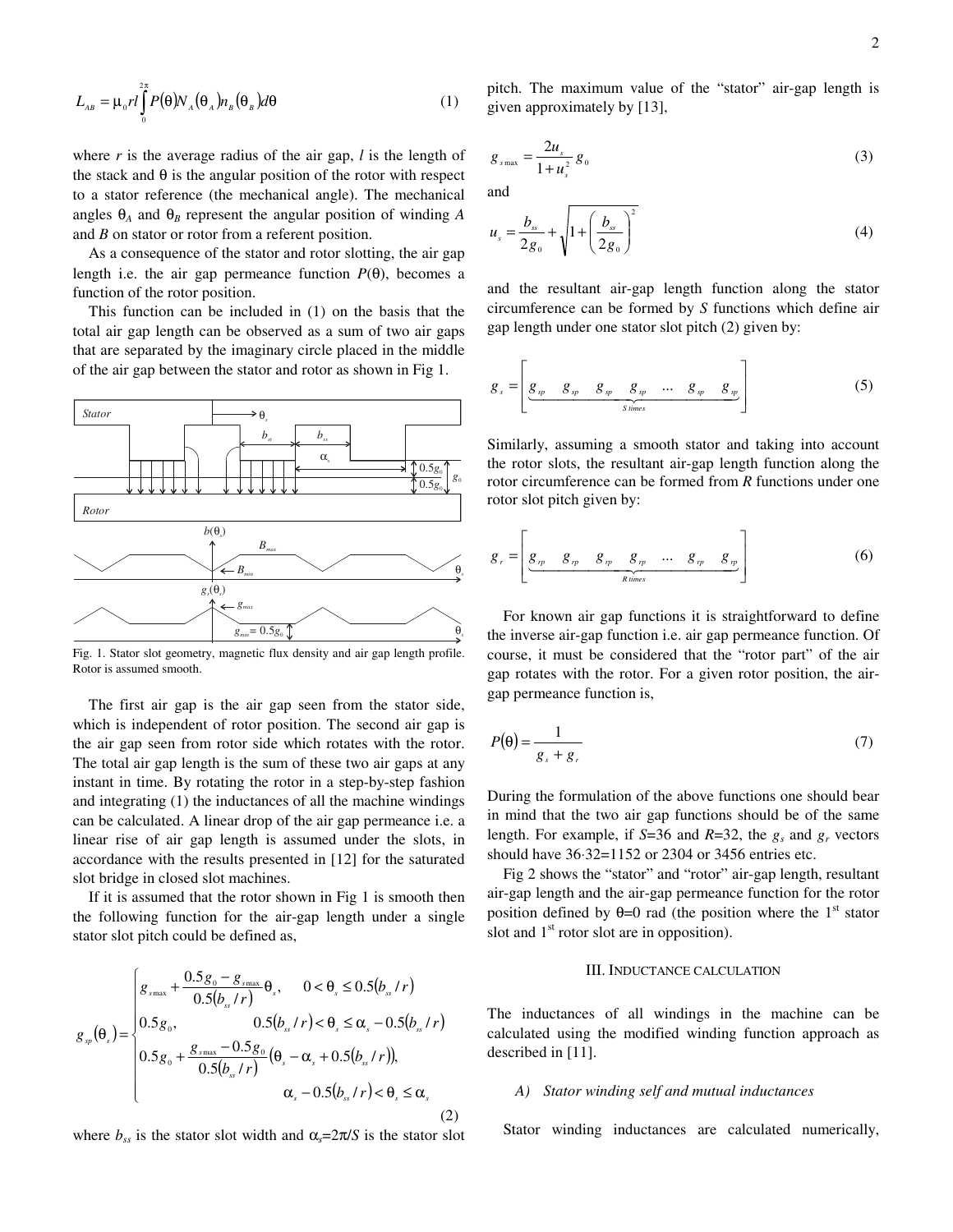using expression (1). One rotor revolution can be discretized in *H* steps hence  $d\theta = 2\pi/H$ . In rotating the rotor in a step-bystep fashion, the air-gap permeance function is defined at each step by (7), the stator winding function is defined,



Fig. 2. Upside down: "stator" air-gap length, "rotor" air-gap length, resultant air-gap length and air-gap permeance function:  $θ=0$ ,  $S=36$ ,  $R=32$ ,  $b_{ss}=0.5α_s$ ,  $b_{rs}$ =0.5α<sub>r</sub>, *g*<sub>0</sub>=0.5mm.

and the inductance is calculated by (1). In this way, the self and mutual inductances of the stator phases can be organized in look-up tables. For every entry in the matrix of stator winding self and mutual inductances, [*Lss*] is a vector of length *H*, where  $H=n\times S\times R$  and *n* is an integer that represents the number of angle samples at which inductances are calculated. As a result of this process, the self inductance profile for the stator phase winding *A* is obtained, as shown in Fig 3. The derivative of this function, needed for electromagnetic torque calculation, is also shown on the same figure.

#### *B) Stator – rotor mutual inductance*

In order that all elements of the matrix  $[L_{cr}]$  can be known, it is enough to know only three look up tables: the mutual inductance between phase *A* and one rotor loop; the mutual inductance between phase *B* and the same rotor loop and the mutual inductance between phase *C* and the same rotor loop. All other mutual inductances can be obtained form these three look-up tables by taking into account an appropriate space shift between rotor loops. This task can be solved in the same manner as for stator inductances. However, the rotation of the rotor in a step-by-step fashion means shifting not only the rotor part of air-gap function but also the rotor turn or winding function. Fig 5 shows the mutual inductance profile between phase *A* and first rotor loop as well as its derivative. The same profiles are for other two stator phases, appropriately shifted in space.



Fig. 3. Phase winding self inductance and its derivative, under one pole: *S*=36, *R*=32, *b*<sub>*ss*</sub>=0.5α*<sub>s</sub>*, *b*<sub>*rs*</sub>=0.5α*<sub>r</sub>*, *g*<sub>0</sub>=0.5mm.

Fig 4 shows the mutual inductance between phases *A* and *B* as well as derivative of this profile as a function of rotor position. The mutual inductance profile for phases *A* and *C* or *B* and *C* has the same profile but are shifted in space.



Fig. 4. Phase windings mutual inductance and its derivative, under one pole: *S*=36, *R*=32, *bss*=0.5α*s*, *brs*=0.5α*r*, *g*0=0.5mm.

#### *C) Rotor winding self and mutual inductances*

The most difficult task in the modelling of an induction motor taking into account stator and rotor slot permeances is the calculation of rotor loop self and mutual inductances. During the rotation of the rotor, the rotor loop experiences a different picture of air gap profile at each discrete instant in time. Moreover, in the general case, the mutual-inductance between, for example, rotor loop 1 and rotor loop 2 have a different profile from the mutual inductance profile between any other two loops.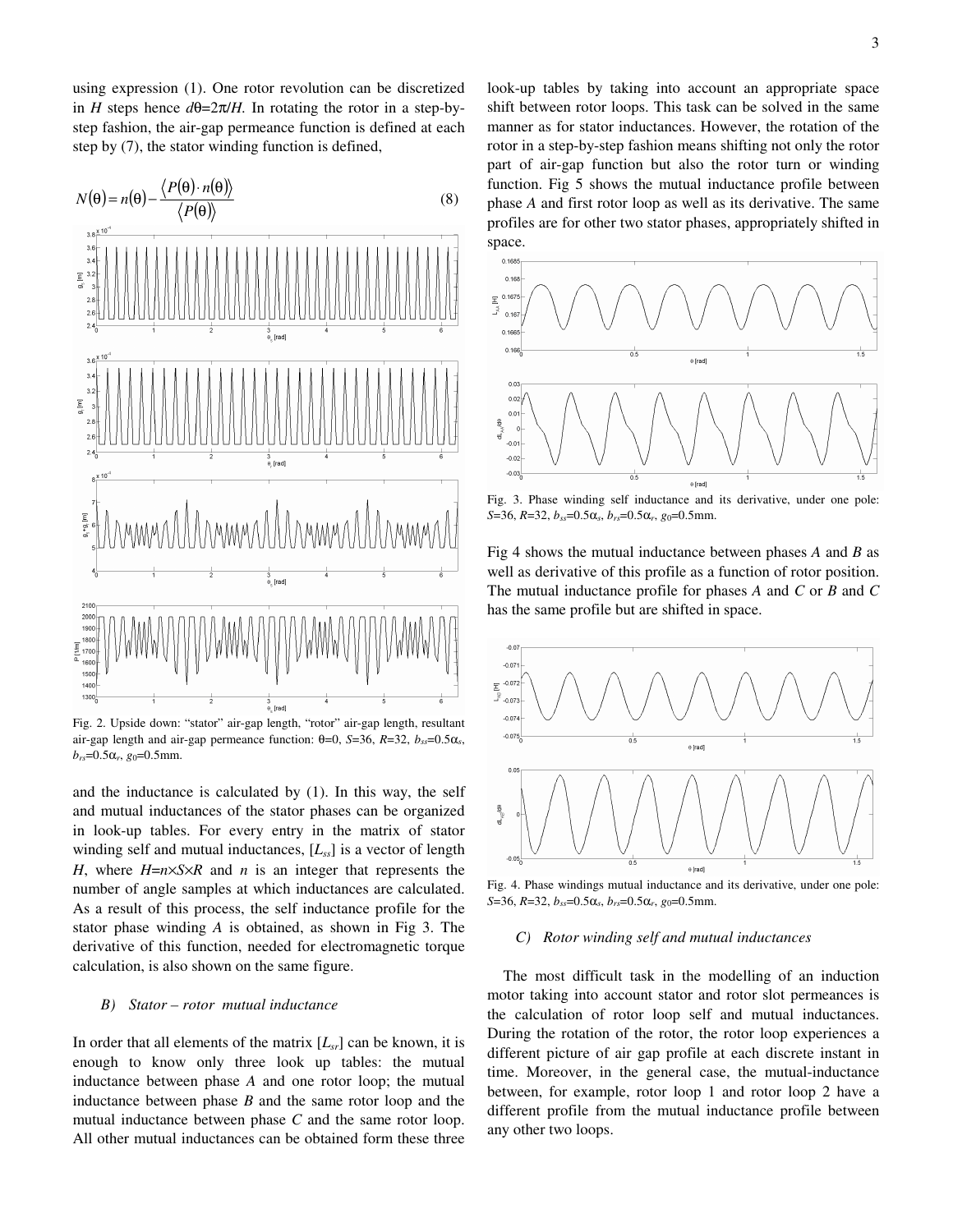

Fig. 5. Phase winding – rotor loop mutual inductance and its derivative: *S*=36, *R*=32, *b*<sub>*ss*</sub>=0.5α*s*, *b*<sub>*rs</sub>*=0.5α*r*, *g*<sub>0</sub>=0.5mm.</sub>

However, by using the modified winding function approach this task can be solved and these inductances can be numerically calculated.

The first step is to form the turn functions for all of the rotor loops. Then, for each step, the air-gap permeance function, new winding function and inductance is defined as has been previously described. This is repeated for each step in the stepby-step rotor rotation. As the rotor has a significant number of rotor loops this process of calculation could take some time, however it is negligible in comparison with FEM techniques. For example, for *R*=32, with *H*=36×32, the time for calculation of this matrix is around 5 minutes on a 2GHz Pentium IV PC running on Windows XP Professional with 256MB RAM.

Using the manner described above, the rotor self and mutual inductance matrix  $[L_r]$  becomes a three dimensional matrix with dimensions *R*×*R*×*H*, i.e. every entry of this matrix becomes a vector (look-up table) of length *H*.

Fig 6 shows the self inductance profile for first rotor loop and their derivative. Self inductances of the other rotor loops are of the same shape but with the appropriate space shift. For other combinations of stator and rotor slots number the rotor self-inductance will have different profile.

Figs 7 and 8 show the mutual inductance profiles between the first rotor loop and two other different rotor loops. As can be observed, in the general case the mutual inductance profiles are different for each different rotor loop.



Fig. 6. Self inductance of the  $1<sup>st</sup>$  rotor loop as a function of the rotor position under one pole and its derivative:  $S=36, R=32, b_{ss}=0.5\alpha_s, b_{rs}=0.5\alpha_r, g_0=0.5\text{mm}$ .



Fig. 7. Mutual inductance between  $1<sup>st</sup>$  and  $5<sup>th</sup>$  rotor loop as a function of the rotor position under one pole and its derivative:  $S=36$ ,  $R=32$ ,  $b_{ss}=0.5\alpha_s$ , *b*<sub>*rs*</sub>=0.5 $\alpha$ *r*, *g*<sub>0</sub>=0.5mm.



Fig. 8. Mutual inductance between  $1<sup>st</sup>$  and  $20<sup>th</sup>$  rotor loop as a function of the rotor position under one pole and its derivative:  $S=36$ ,  $R=32$ ,  $b_{ss}=0.5\alpha_s$ ,  $b_{rs}$ =0.5α*r*, *g*<sub>0</sub>=0.5mm.

At first sight it looks like *R*×*R* different look-up tables are needed; however, given the linear magnetic circuit mutual inductance between circuits 1 and 2 is the same as for that between 2 and 1, and given that the self inductance profiles for different loops are the same, only *R*×*R*−(*R*−1)(1+0.5⋅*R*) look up tables are needed (i.e. 497 for *R*=32 which is significantly lower than 32×32=1024).

## IV. RESULTS AND DISCUSSION

Using the proposed model a four pole cage induction motor with *S*=36 slots and *R*=32 bars was analyzed (the motor's details are given in the Appendix). In the stator current spectrum of this motor only one of the rotor slot harmonics could exist: the upper rotor slot harmonic, [14]. Additionally, this motor has a number of stator and rotor slots such that the slot permeance will also have a very significant influence on the same RSH amplitude because the fundamental stator magnetomotive force (MMF) wave through the slot permeance produces upper RSH. It might reasonably be expected that this upper principal slot harmonic is very prominent in the stator current spectrum.

These observations are validated by the results from the numerical model. Fig 9 shows the stator current spectrum for an unloaded motor in three different cases: for a smooth air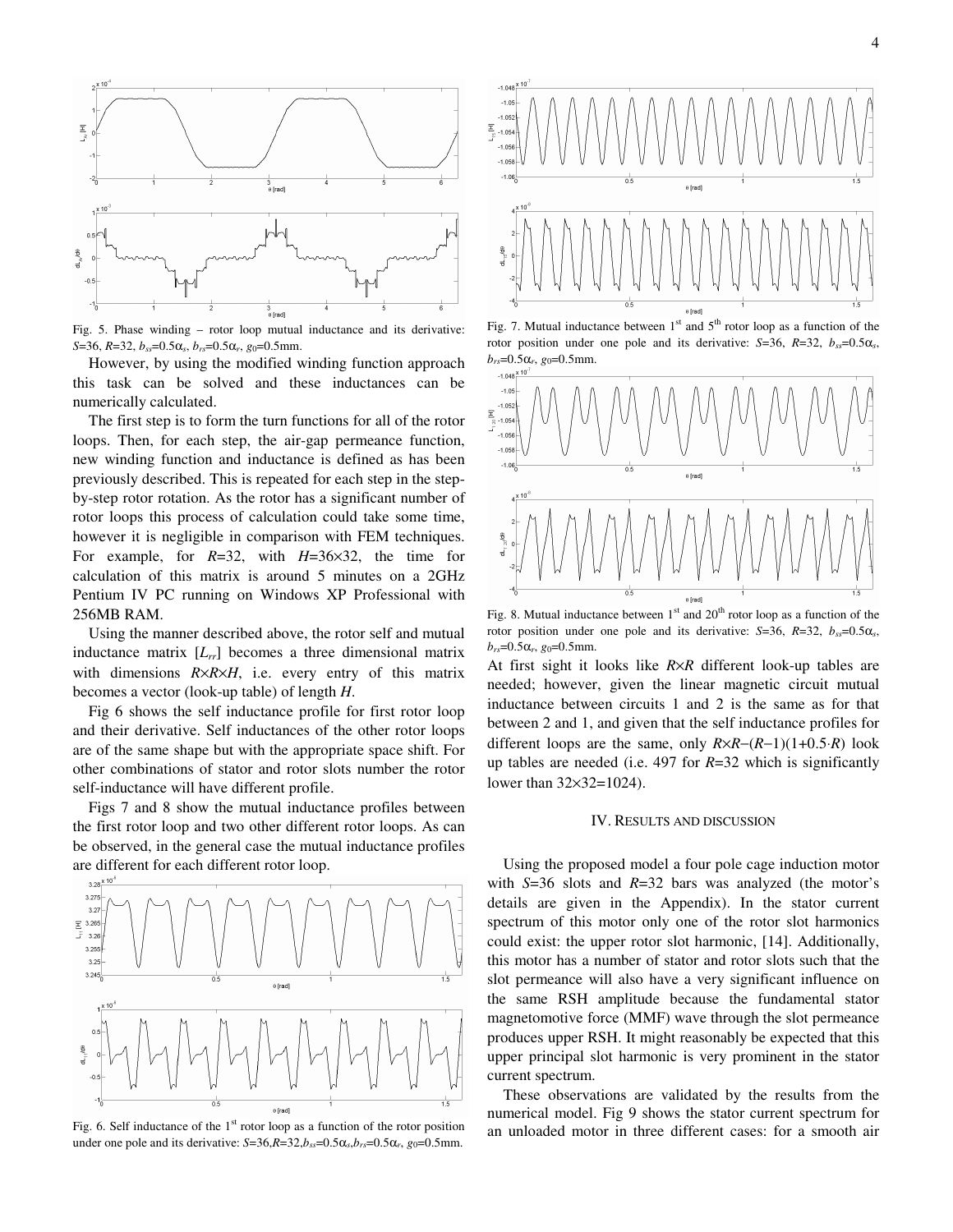gap; a slotted air gap with slot opening of 10% of the slot pitch, and for the case of open slots on stator as well as on the rotor. The influence of the slot permeance is obvious and rather high. Interestingly, the influence of the slot permeance on the RSH amplitude is almost independent of the slot opening in the no-load regime. It should be noted that the amplitude of the stator current (in this regime it is the magnetizing current) rises with width of slot opening as could be expected.

In the case of loaded motor as shown in Fig 10, the opening of the slots has an influence on the slot harmonic amplitude. In the case of open slots the slot harmonic amplitude is 100% higher when compared with the smooth air gap case.



Fig. 9. Stator line current spectrum of the unloaded motor. Top: smooth air gap; Middle: slotted air gap  $(b_{ss}=0.1\alpha_s, b_{rs}=0.1\alpha_r)$ ; Bottom: slotted air gap  $(b_{ss}=0.5\alpha_s, b_{rs}=0.5\alpha_r).$ 



Fig. 10. Stator line current spectrum of loaded motor, *s*=4.32%. Top: smooth air gap; Middle: slotted air gap ( $b_{ss}=0.1\alpha_s$ ,  $b_{rs}=0.1\alpha_r$ ); Bottom: slotted air gap  $(b_{ss}=0.5\alpha_s, b_{rs}=0.5\alpha_r).$ 

Experimental result clearly supports the findings from the numerical model. Fig 11 shows the stator current spectrum of a cage induction motor with *S*=36 slots, *R*=32 slots and *p*=2. The upper PSH in this motor is the most significant higher harmonic in the stator current spectrum, predominantly due to the slot permeance effect. Therefore, for this motor, it can be concluded that slot permeance is the predominant cause of the existence of rotor slot harmonic in the stator current spectrum.



Fig. 11. Experimentally obtained stator line current spectrum: *S*=36, *R*=32, *p*=2 @ *s*=5.25%. Only upper PSH exists at 808Hz as the most prominent harmonic component in the spectra!

### V. CONCLUSION

A method for the dynamic modelling of the induction motor taking into account a real profile of a double slotted air gap is presented in this paper. The proposed method is implemented in the case of a cage induction motor but can easily be implemented for the case of wound rotor motors as well. A numerically described air gap permeance takes into account slotted stator and rotor structure as well as their mutual, time and space dependant position as a function of rotor rotation. A multiple coupled circuit model and a modified winding function approach is used in order to calculate the inductance of all motor windings. The model is general in nature and could be used for the analysis of different dynamic regimes of induction motor, particularly different combinations of stator and rotor slot numbers. Model validation is provided through the stator current spectrum analysis of a standard four pole induction motor with *S*=36 and *R*=32 slots. The presented experimental stator current spectrum clearly support findings from the numerical model.

#### ACKNOWLEDGEMENT

This work was supported by the European Commision and the Republic of Montenegro under grant FP7-SEE-ERA.net PLUS ERA 80/01.

#### APPENDIX

*Machine parameters*: *Pr*=3kW, Y, *U*=400V, *Ir*=6.5A, *nr*=1420rev/min, 50Hz, *p*=2, *l*=0.15m, *r*=0.05m, *S*=36 stator slots, *R*=32 rotor bars, *w*=15 turns per